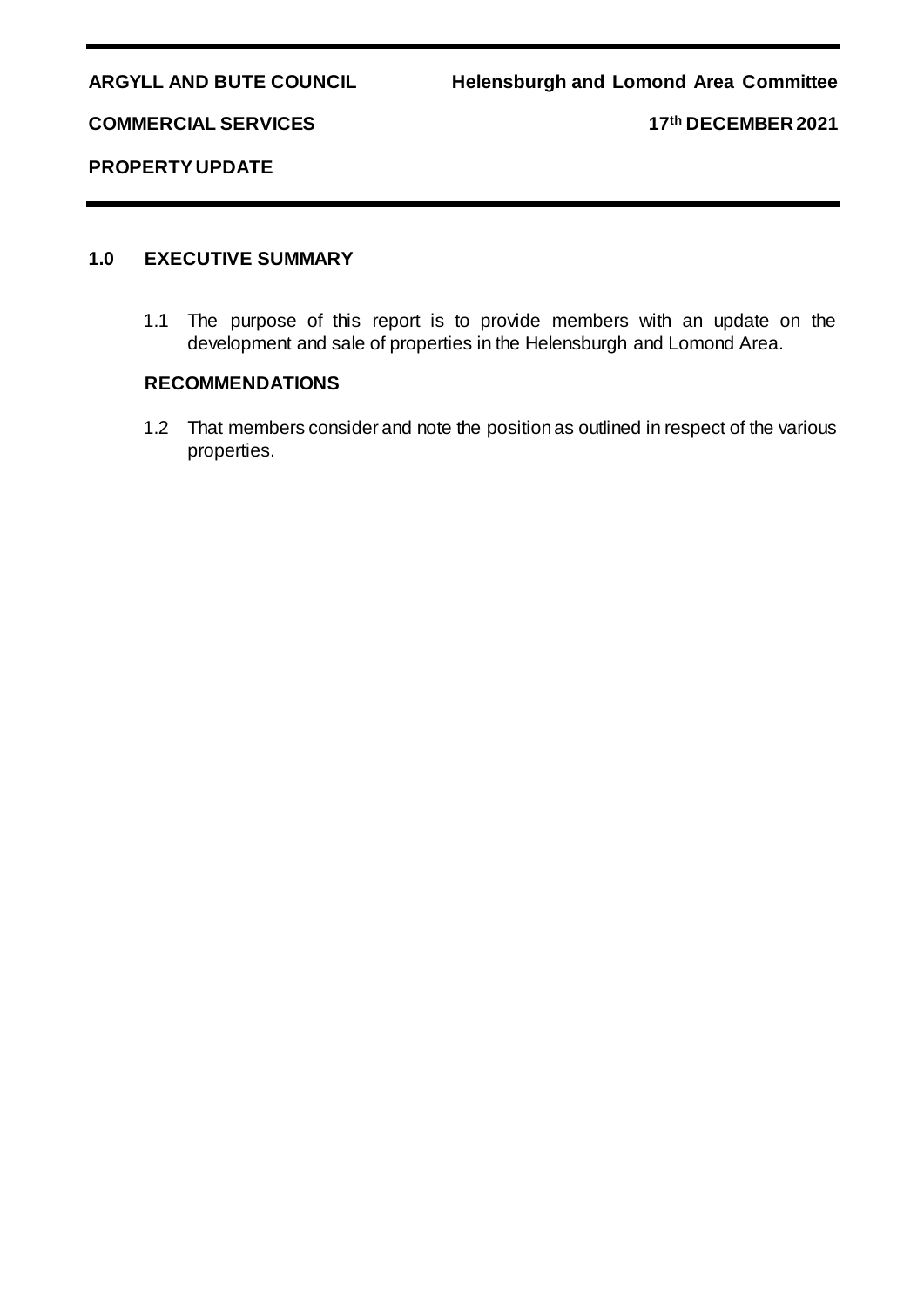**COMMERCIAL SERVICES 17th DECEMBER 2021**

**PROPERTY UPDATE**

# **2.0 INTRODUCTION**

2.1 The purpose of this report is to provide members with an update on the development and sale of properties in the Helensburgh and Lomond Area.

### **3.0 RECOMMENDATIONS**

3.1 That members consider and note the position as outlined in respect of the various properties.

### **4.0 DETAIL**

### **Blairvadach, Shandon by Helensburgh**

- 4.1 Blairvadach is a large former council office building and substantial estate grounds. The property is allocated in the Local Development Plan for Housing for 112 residential units and was marketed in early 2019 with a number of offers being received.
- 4.2 Following assessment of the offers a preferred developer was selected to work with to develop the site. Subsequently a site licence was been agreed in November 2019 to allow the preferred developer to undertake site investigations, topographical surveys, tree surveys and a structural assessment of Blairvadach House. It was anticipated that these surveys would be completed in early 2020 however this was delayed by the Covid-19 pandemic.
- 4.3 Unfortunately the preferred developer confirmed in September 2020 that due to the significant impact of the Covid-19 pandemic and the resultant effect on the wider economy they would be unable to proceed with their proposed development. Accordingly their interest in the site was terminated which was a major disappointment particularly considering the delays in getting to this position again caused by the pandemic stopping the site investigations for an extended period.
- 4.4 On a more positive note Callum Williamson Ltd, who previously submitted the second best offer, subsequently confirmed that they remained interested in developing the property and discussions were commenced on a phased approach.
- 4.5 The plan attached as appendix 1 outlines the proposed approach with phase 1 relating to the conversion of Blairvadach House into 8 flats with 28 units to be developed within the phase 1 grounds. The developer will also construct the main access road to adoptable standards which will assist with the development of the phase 2 grounds in the future.
- 4.6 Callum Williamson Ltd concluded the purchase of Blairvadach House and the phase 1 grounds on 30th November 2021 and will now work towards securing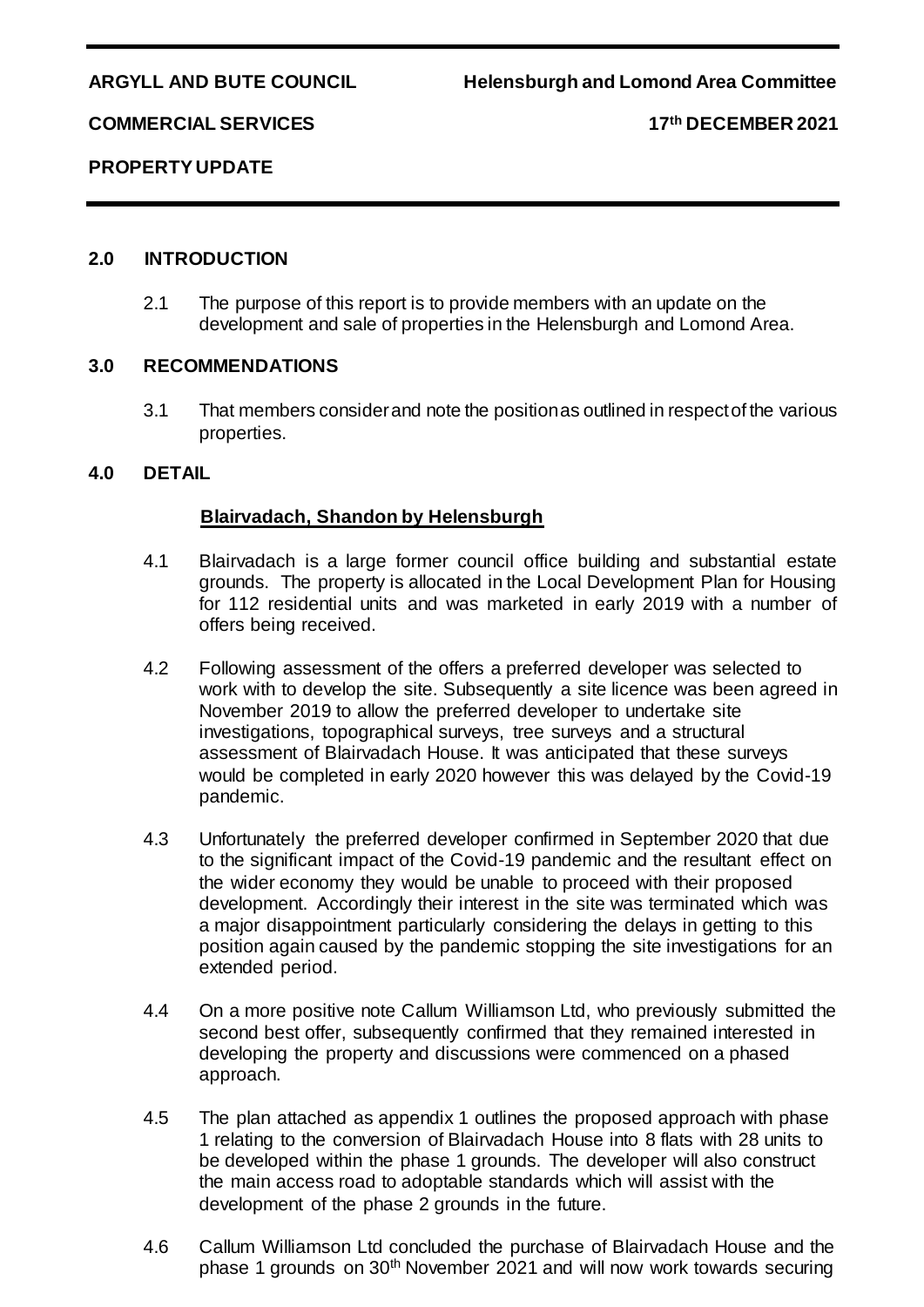detailed planning consent for the development outlined above. This is a significant step forward and will help to secure the long term future of this important listed building while also providing new housing in the local area.

# **52 Sinclair Street**, **Helensburgh**

- 4.7 The Council owns a number of commercial and residential properties between the Co-op and the former Municipal Buildings on Sinclair Street. The Municipal Buildings was sold to Peckhams Investments Ltd last year and work on conversion into a bar / restaurant is now well underway although this has been impacted by the pandemic similarly to a number of development projects.
- 4.8 Working with the flat owners and commercial tenants of 52 Sinclair Street a significant refurbishment programme including replacement of the roof was commenced and was completed in summer 2021. The council owns 2 flats within the building which were initially being considered for disposal.
- 4.9 However, as part of the disposal process, the Estates Section advises other internal departments and community partners that the properties are available in case there is any alternative use which can be identified. In this case Argyll Community Housing Association (ACHA) noted an interest in acquiring the two flats to add to their portfolio of social / affordable housing. Accordingly officers will now progress this proposed sale to ACHA, subject to Scottish Government approval, based on the market value of the properties.

# **Sawmill Field & Colgrain Business Park sites**

4.10 Estates and Property Development have been working with the developers of the above sites on access and flooding issues and have previously concluded agreements to facilitate both developments. The Sawmill Field site has commenced the delivery of 143 homes by Bellway Homes Ltd and the Colgrain Business Park site recently secured planning consent in principle for the development of business / commercial space. In both cases the focus has been on developing the sites sustainably to maximise the value for the local area in terms of infrastructure and longer term employment opportunities. Discussions will now move towards appraisal of the options for development working with the developers, Scottish Enterprise and other internal departments as part of the Rural Growth Deal and covid-19 recovery plan.

## **Helensburgh Waterfront – Commercial development**

- 4.11 Following the approval of planning consent and appointment of a contractor to build the new leisure facility on the pier head site Estates and Property Development have been working with the Major Projects team to deal with property related issues on the site. The most significant part of this is in relation to the commercial development area within the masterplan which will be available for marketing following relocation of the facilities from the existing to the new leisure centre.
- 4.12 The next step in this process will be the appointment of a consultant to support an appraisal of the development options for the retail area and the delivery model which will generate the maximum benefit from the site. Accordingly an Invitation to Quote (ITQ) was issued with a return date of  $12<sup>th</sup>$ November and it is anticipated that a consultant will be appointed before the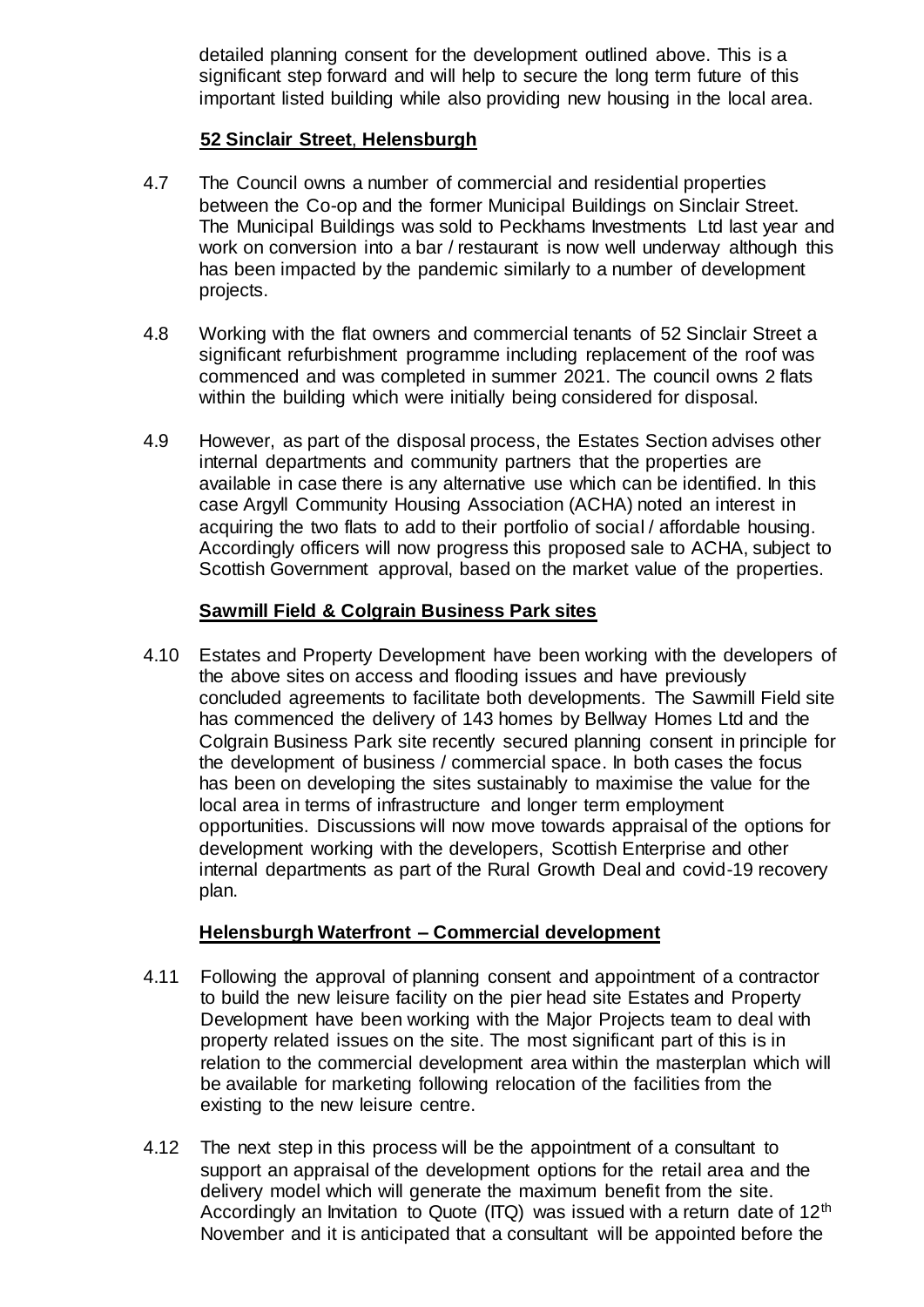end of the year. There has also been some early interest in the site from retailers and developers which is positive.

# **Loch Lomond (Duck Bay) site**

- 4.13 The council has a significant land holding around the Duck Bay site adjacent to Loch Lomond. This is an important area of public recreation but there have been concerns expressed about anti-social behaviour and a lack of public facilities on the site. Estates and Property Development have been assessing the options to develop the facilities on the site to encourage tourism. Initially this has involved considering any constraints to development. Given the location adjacent to the loch one of the first investigations was a Flood Risk Assessment which was completed during 2020.
- 4.14 As anticipated the Flood Risk Assessment identified concerns about flood risk. However to clarify the extent of the risk and any potential development area it was recommended that a full topographical survey of the site was undertaken. Accordingly this has been procured and was anticipated to be completed in February 2021. However the contractor initially appointed had significant issues due to the pandemic and the works required to be retendered and were returned in August 2021.
- 4.15 The results of the topographical survey were used to update the Flood Risk Assessment but unfortunately the results confirmed that the majority of the site is compromised by flood risk. Discussions will now be undertaken with SEPA to assess if there are any mitigation works which could allow any commercial development to take place however it is considered unlikely.
- 4.16 If commercial development is unable to proceed the team will then consider options for improving the public facilities such as parking, toilets and visitor facilities in conjunction with Roads, funders and other interested parties.
- 4.17 In the meantime the council is working with the National Park Authority, the Friends of Loch Lomond and local business owners to address concerns around anti-social behaviour and public facilities in the short term.

## **Glen Loin car parks, Arrochar**

- 4.18 The council leased 2 areas of ground in Arrochar which were developed as car parks in 1995. The leases were due to end in 2020 but continued on a short term basis while discussions were ongoing with the owners. The council was keen to continue to operate the car parks as they provide a valuable public service however this does require to be based on terms which reflect the costs and benefits of operating the service.
- 4.19 Luss Estates marketed the car park which they own with a closing date set for 12th February 2021. However they subsequently removed the car park from the market having decided to operate it themselves and have been working with the council to ensure a smooth transition of the service.
- 4.20 Clydebank Developments, who own the majority of the other car park in Arrochar marketed it for sale with a closing date of 30<sup>th</sup> April 2021. The Estates team submitted an offer on behalf of the council which has been accepted in principle. Accordingly Legal Services have been instructed to conclude the acquisition which will allow the service to continue to operate. Discussions are ongoing in respect of the acquisition of the remainder of the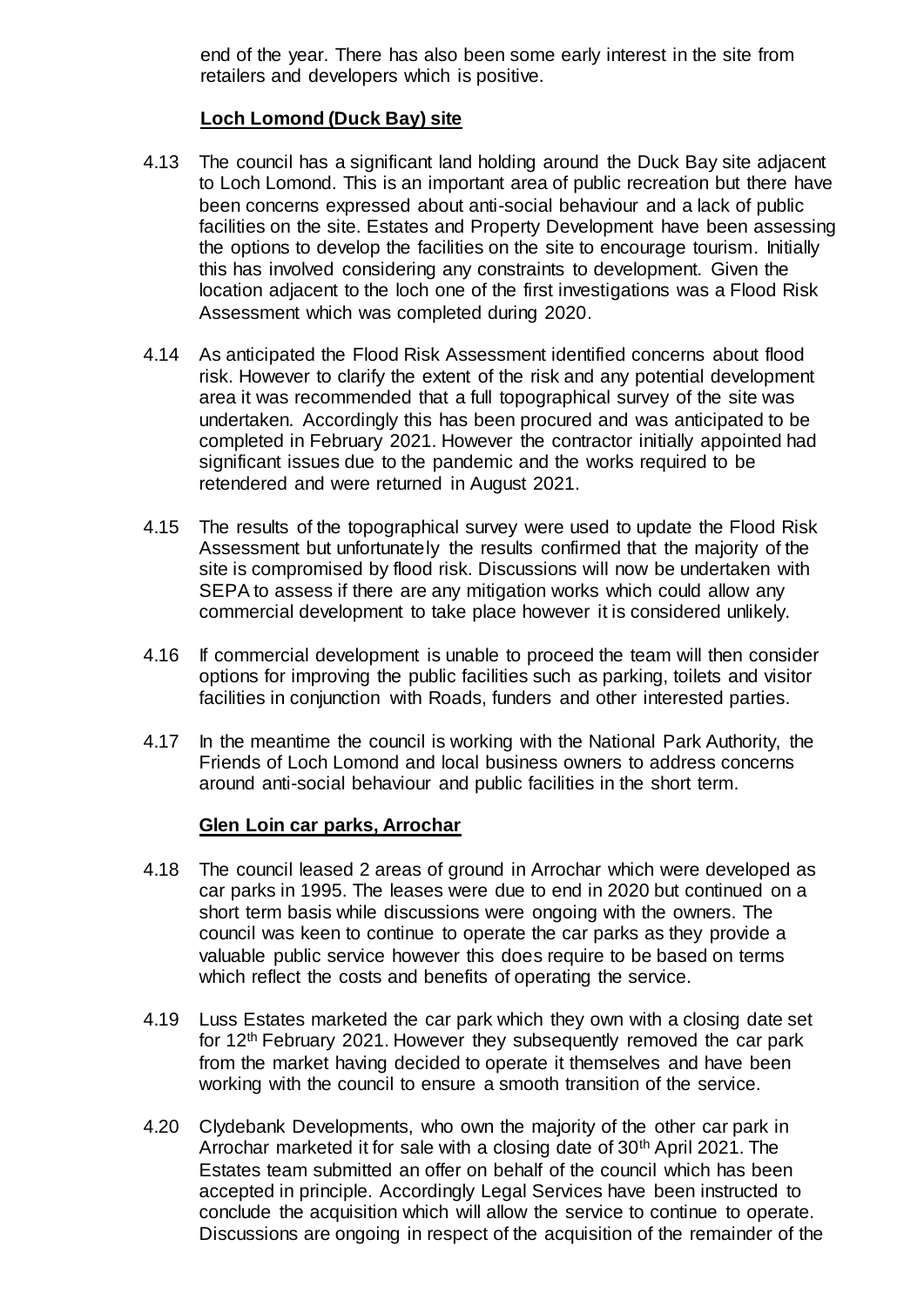car park and once concluded it is proposed that the facilities could be improved to further support the local economy.

### **5.0 IMPLICATIONS**

- 5.1 Policy None.
- 5.2 Financial Continue to pursue sale, lease or development of properties that shall generate a financial income for the council.
- 5.3 Legal The terms and conditions of any property transactions are intended to be delegated to the Executive Director with responsibility for Legal Services.
- 5.4 HR None
- 5.5 Fairer Scotland Duty
- 5.6 Equalities Individual projects will be assessed for equalities issues.
- 5.7 Socio economic Duty None
- 5.8 Islands Projects which impact on island communities will be individually assessed for impacts.
- 5.9 Climate change The provision of new housing in the local area will assist to reduce traveling to work distances particularly with the anticipated expansion of MOD personnel working in the local area. In addition the development of more modern energy efficient housing and the repurposing of the listed Blairvadach House will reuse an existing asset and minimise waste. However a refurbished building will not be as energy efficient as a new build but due to its listed status this is the best outcome that can be achieved. Similarly the provision of business and retail space in Helensbuirgh will reduce the requirement for travel to other centres allowing residents to work and shop locally.
- 5.10 Risk Individual leases, disposals and developments will have specific risks which will be assessed for impacts and mitigated where possible.
- 5.11 Customer Service None

Douglas Hendry, Executive Director with responsibility for Commercial Services

3 rd December 2021

## **For further information contact:**

David Allan Estates & Property Development Manager The Helensburgh and Lomond Civic Centre 38 East Clyde Street **Helensburgh** G84 7PG [david.allan@argyll-bute.gov.uk](mailto:david.allan@argyll-bute.gov.uk) 01436 657 620